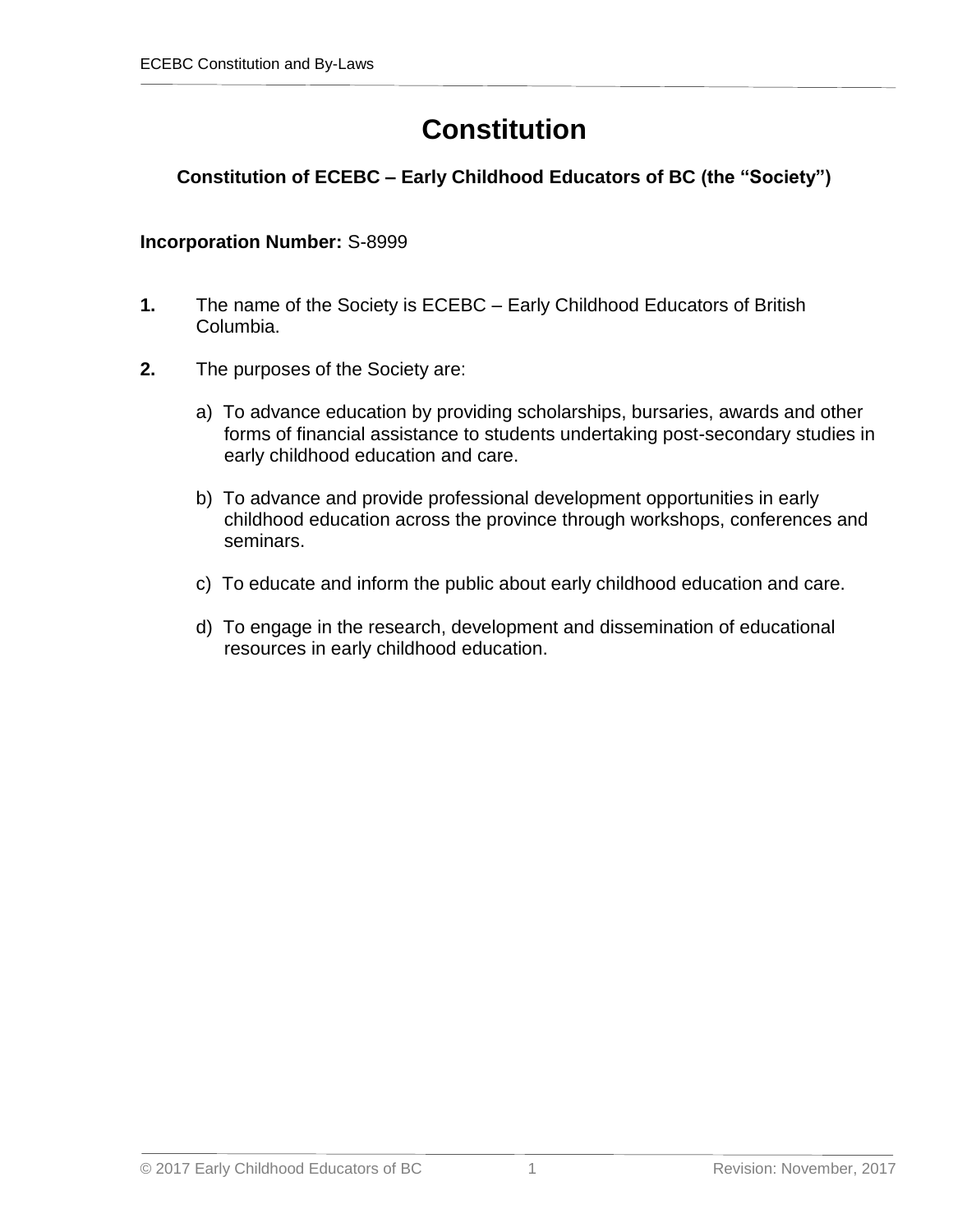# **By-Laws**

# **By-Laws of ECEBC – Early Childhood Educators of BC (the "Society")**

# **Part 1 – Definitions and Interpretation**

# **Definitions**

- **1.1** In these By-Laws:
	- **"Act"** means the *Societies Act of British Columbia* as amended from time to time
	- **"Board"** means the Board of Directors of the Society
	- **"By-Laws"** means these By-Laws as altered from time to time
	- "**Chair**" means the person elected to preside as the chair of a general meeting, or extraordinary general meeting, or the office of Board Chair, in accordance with these By-Laws
	- **"directors"** means the directors of the Society (Board of Directors)
	- "**electronic means**" means any system or combination of systems, including but not limited to mail, telephonic, electronic, radio, computer or web-based technology or communication facility, that:
		- a) in relation to a meeting or proceeding, permits all participants to communicate with each other or otherwise participate in the proceeding contemporaneously, in a manner comparable, but not necessarily identical, to a meeting where all were present in the same location, and
		- b) in relation to a vote, permits all eligible voters to cast a vote on the matter for determination in a manner that adequately discloses the intentions of the voters
	- "**Society**" means the ECEBC Early Childhood Educators of BC

# **Definitions in Act Apply**

**1.2** The definitions in the Act apply to these By-Laws and the Constitution.

# **Conflict With Act or Regulations**

**1.3** If there is a conflict between these By-Laws and the Act or the regulations under the Act, the Act or the regulations, as the case may be, prevail.

# **Operational Jurisdiction of the Society**

**1.4** The operation of the Society shall be chiefly carried on in the Province of British Columbia. *This clause was previously unalterable*.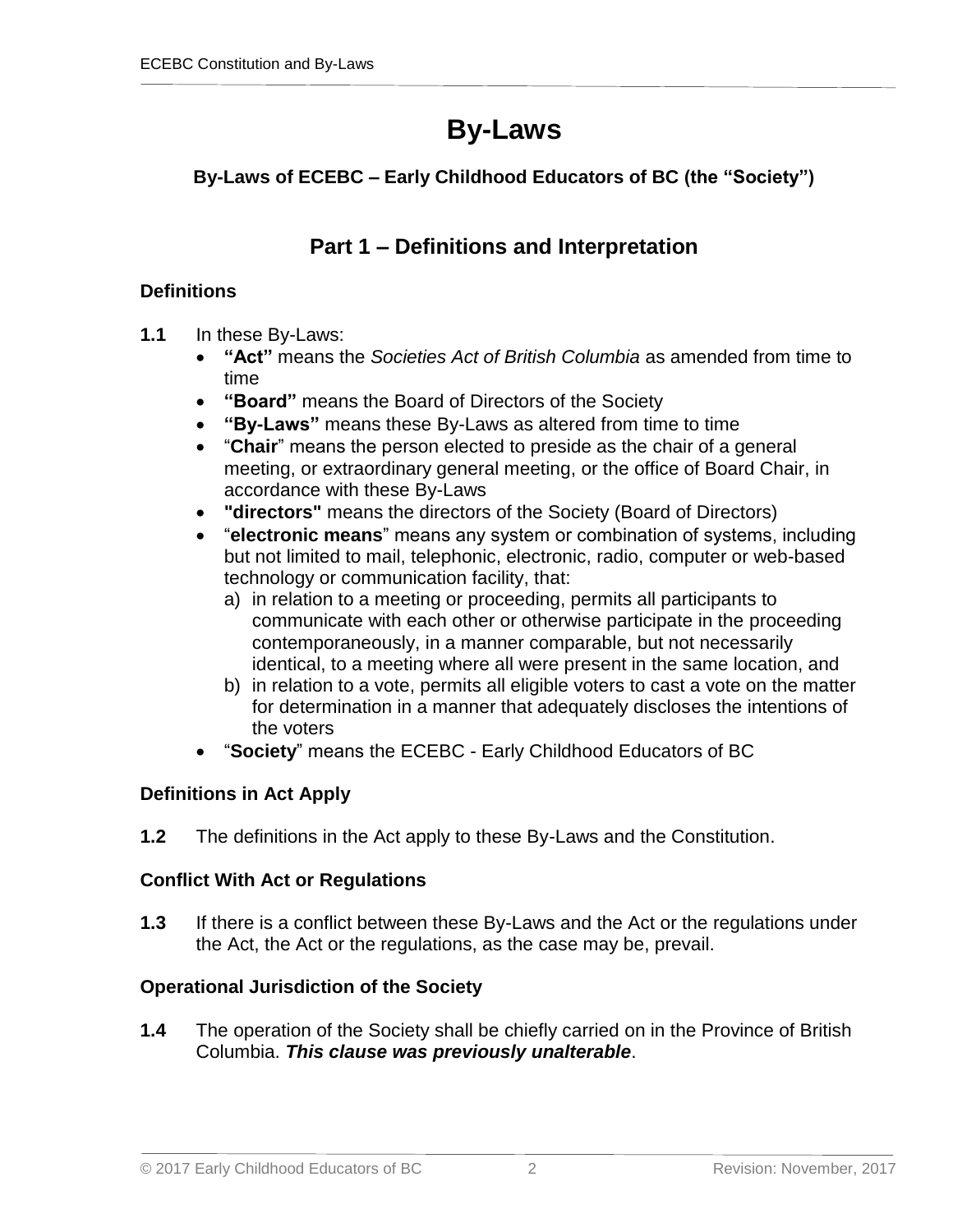# **Part 2 – Members**

# **Membership is Restricted**

- **2.1** Membership in the Society is restricted to those persons:
	- a) Who are members in good standing on the date these By-Laws come into force, and
	- b) Whose subsequent application for admission as a member has been accepted in accordance with these By-Laws.

# **Eligibility of Membership**

- **2.2** A person may be eligible to be accepted as a member if he or she:
	- a) Is seventeen (17) years of age or older,
	- b) Supports the Society's Mission, and
	- c) Is interested in advancing the purposes and supporting the activities of the Society.

A person is not eligible to be a member if he or she is:

- a) An employee of the Society, or
- b) The spouse of a person who is an employee of the Society.

# **Application for Membership**

**2.3** A person may apply to the Board for membership in one membership class of the Society, and the person becomes a member on the Board's acceptance of the application.

# **Classes of Membership**

- **2.4** The Society has three (3) classes of membership:
	- a) A Full member is an individual who is:
		- In possession of an Early Childhood Educator Certificate to practice issued by the provincial government Early Childhood Educator Registry
	- b) An Associate is an individual who:
		- Holds post-secondary certification in a related field, or
		- Has been a full member of the Society and is now retired from the early childhood care and education field, or
		- Is currently employed in the early childhood care and education field and is in good standing with the Provincial Community Care Facilities Branch.
	- c) A Student member is an individual who is:
		- Enrolled in post-secondary certification in the early childhood care and education field, or
		- Furthering their qualification by engaging in post-secondary education in the early childhood care and education field.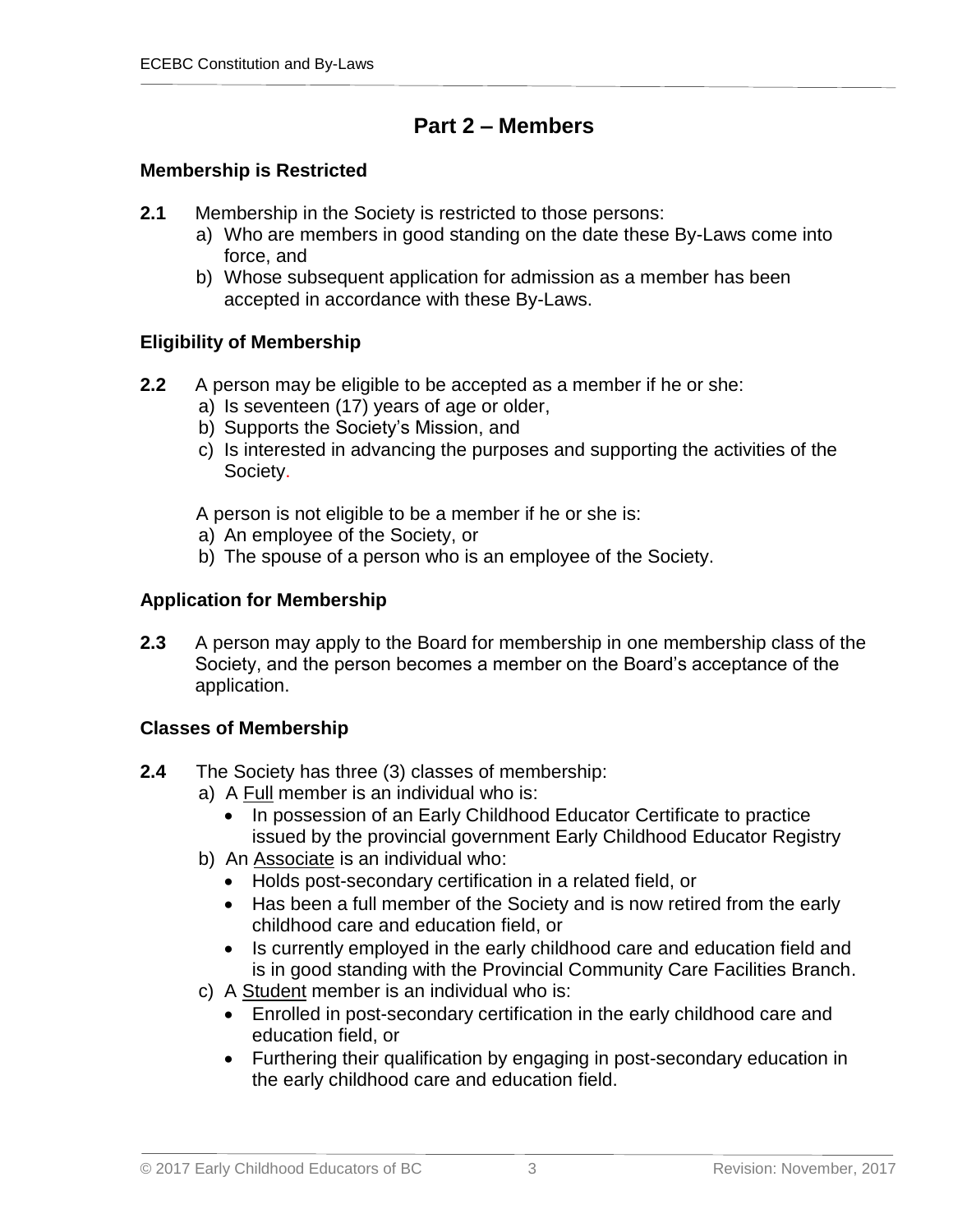A corporation, which is any type of legal entity including, but not limited to a, forprofit corporation, not-for-profit corporation or organization, may sponsor an individual as a Full member of the Society provided that individual is in possession of an Early Childhood Educator Certificate to practice issued by the provincial government Early Childhood Educator Registry.

#### **Member Rights**

- **2.5** Members of each class of membership have the rights of membership set out in these By-Laws:
	- a) Full members have the right to:
		- Attend membership meetings,
		- Vote on motions at membership meetings,
		- Nominate a member for election as a director,
		- Be nominated, if eligible, to stand for election as a director,
		- Elect a Board of Directors.
		- Serve on committees or other entities of the Board, as invited, and
		- Inspect the Society's records.
	- b) Associate and Student members have the same rights and privileges as Full members, except they cannot:
		- Stand for election as a director, or
		- Vote on motions at membership meetings.

The Board will describe the rights and privileges of members in each class in policy.

- **2.6** Members of any class of membership have the right to:
	- a) Become listed as a member of a Branch of the Society (see Part 4).
	- b) Participate in:
		- The educational programs and initiatives offered by the Society,
		- Opportunities to network, connect, share and receive support from:
			- Provincial practitioners,
			- Professional contacts and publications.
			- Other early childhood associations.
	- c) Receive member-only benefits as may be authorized by the Board from time to time, including but not limited to:
		- Free memberships and subscriptions,
		- Discounted enrolment in programs, services and merchandise.
	- d) Contribute information that many help shape early childhood care and education practice and policy.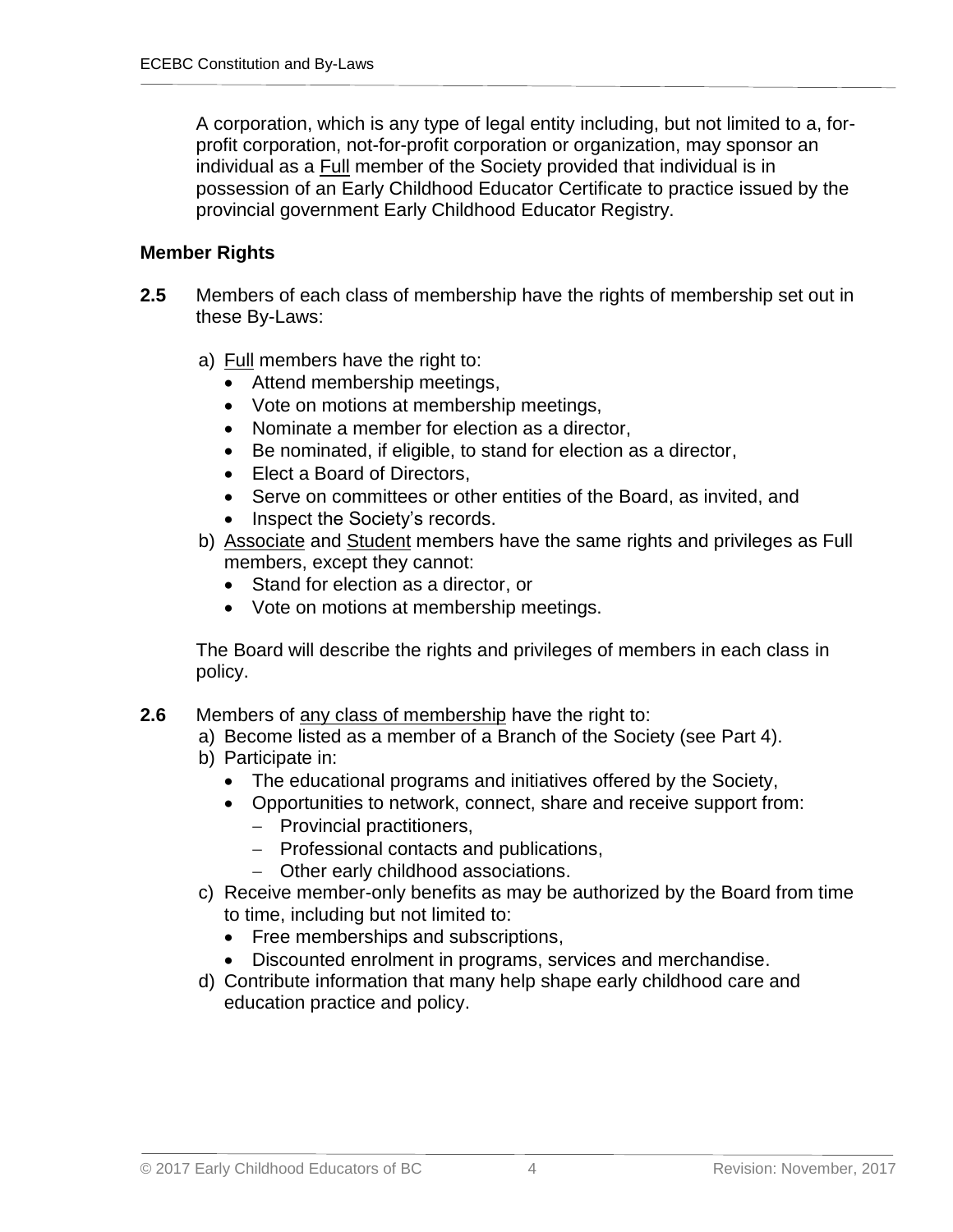# **Obligations of Members**

- **2.7** Members of each class of membership are obligated to:
	- a) Uphold the Constitution of the Society,
	- b) Comply with these By-laws,
	- c) Carry on their involvement in the Society in a fully ethical manner and in conformity with generally accepted principles of conduct and the Society's code of ethics, and
	- d) Pay an annual fee.

#### **Amount of Membership Fee**

**2.8** The amount of the annual membership fee is set by the Board.

#### **Membership is Not Transferrable**

**2.9** Membership in any class of the Society is not transferable by a member.

#### **Member Not in Good Standing**

**2.10** A member is not in good standing if the member fails to pay the member's annual membership fee, and the member is not in good standing for so long as the fee remains unpaid.

# **Member Not in Good Standing May Not Vote**

- **2.11** A voting member who is not in good standing:
	- a) May not vote at a general meeting or extraordinary general meeting, and
	- b) Is deemed not to be a voting member for the purpose of consenting to a resolution of the voting members.

# **Termination of Membership**

- **2.12** A person's membership in the Society is terminated:
	- a) If the person is not in good standing for three (3) consecutive months,
	- b) If the person submits a resignation in writing to the Board,
	- c) On his or her death, or
	- d) On being expelled (see 2.13).

Following an appropriate investigation or review of a member's conduct or actions in accordance with such policies as may be established by the Board, the Board may expel a member for conduct which, in the reasonable opinion of the Board, is:

- a) Improper or unbecoming for a member,
- b) Contrary to section 2.7, or
- c) Likely to endanger the reputation or hinder the interests of the Society.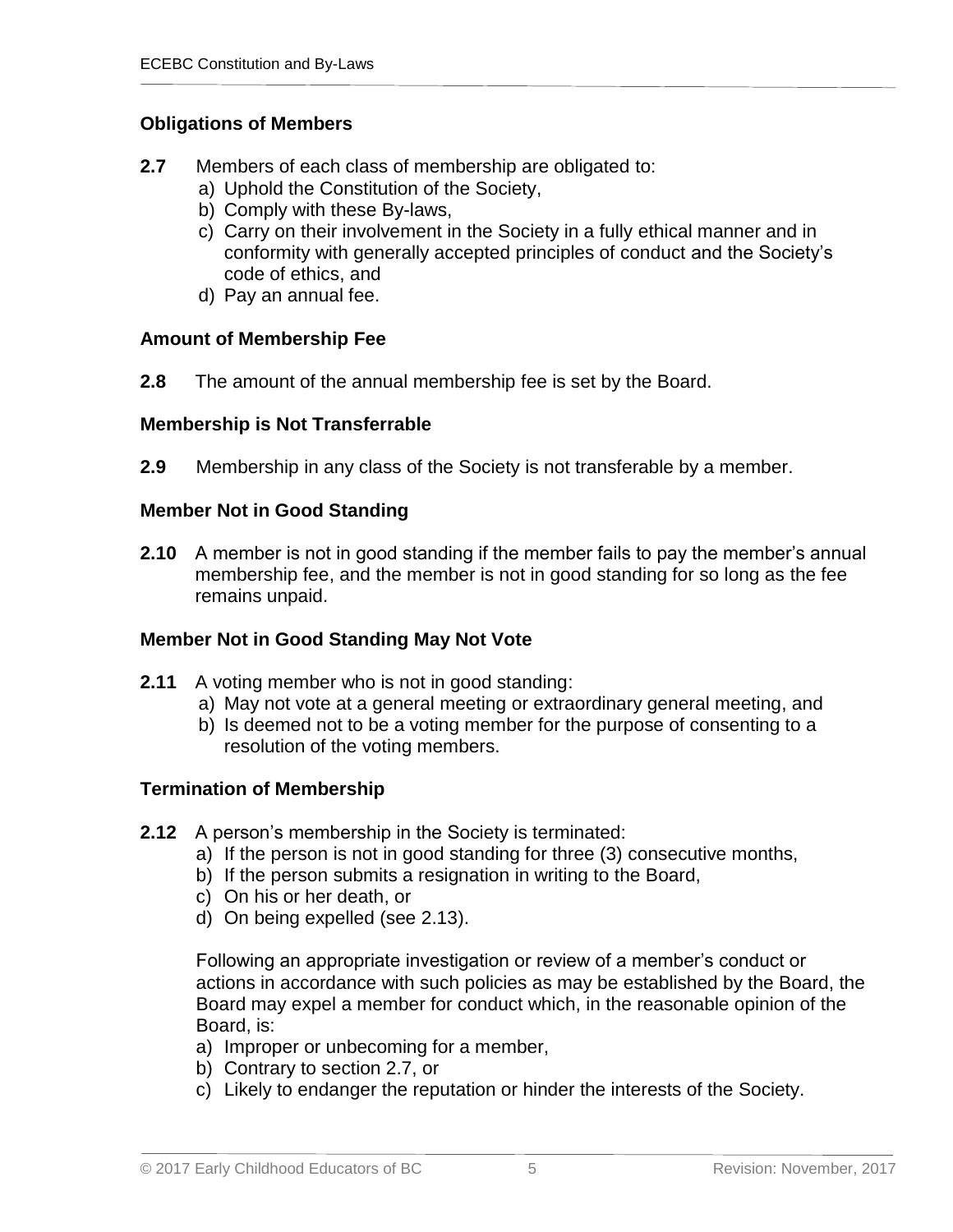The Society must provide notice of a proposed expulsion to the member in question, accompanied by a brief statement of the reasons for the action.

A member who is the subject of the proposed expulsion will be provided a reasonable opportunity to respond to the proposed discipline at or before the time the matter is decided.

# **Expelled Member May Reapply for Membership**

**2.13** A person expelled from membership may re-apply for membership after one (1) year from the date of expulsion in accordance with the terms of the expulsion resolution, unless prohibited by the terms of the expulsion. Such re-application is subject to acceptance by the Board.

# **Part 3 – Meetings of Members**

#### **Time and Place of General Meeting and Extraordinary General Meeting**

**3.1** General meetings and extraordinary general meetings of the Society will be held at such time and place, in accordance with the Act, as the Board decides.

Meetings can be held in person in a facility located within the municipality of Vancouver, BC, or any other location set by the Board, or by electronic means.

# **Electronic Participation**

**3.2** The Board may determine, in its discretion, to hold any general meeting or extraordinary general meeting in whole or in part by electronic means, so as to allow some or all members to participate in the meeting remotely.

Where a general meeting or extraordinary general meeting is to be conducted using electronic means, the Board must take reasonable steps to ensure that all participants are able to communicate and participate in the meeting adequately and, in particular, that remote participants are able to participate in a manner comparable to participants present in person, if any.

Persons participating by electronic means are deemed to be present at the general meeting or extraordinary meeting.

# **Quorum Required**

**3.3** No business, other than the election of a person to preside as chair and the adjournment or termination of the meeting, will be conducted at a general meeting or extraordinary general meeting at a time when a quorum is not present.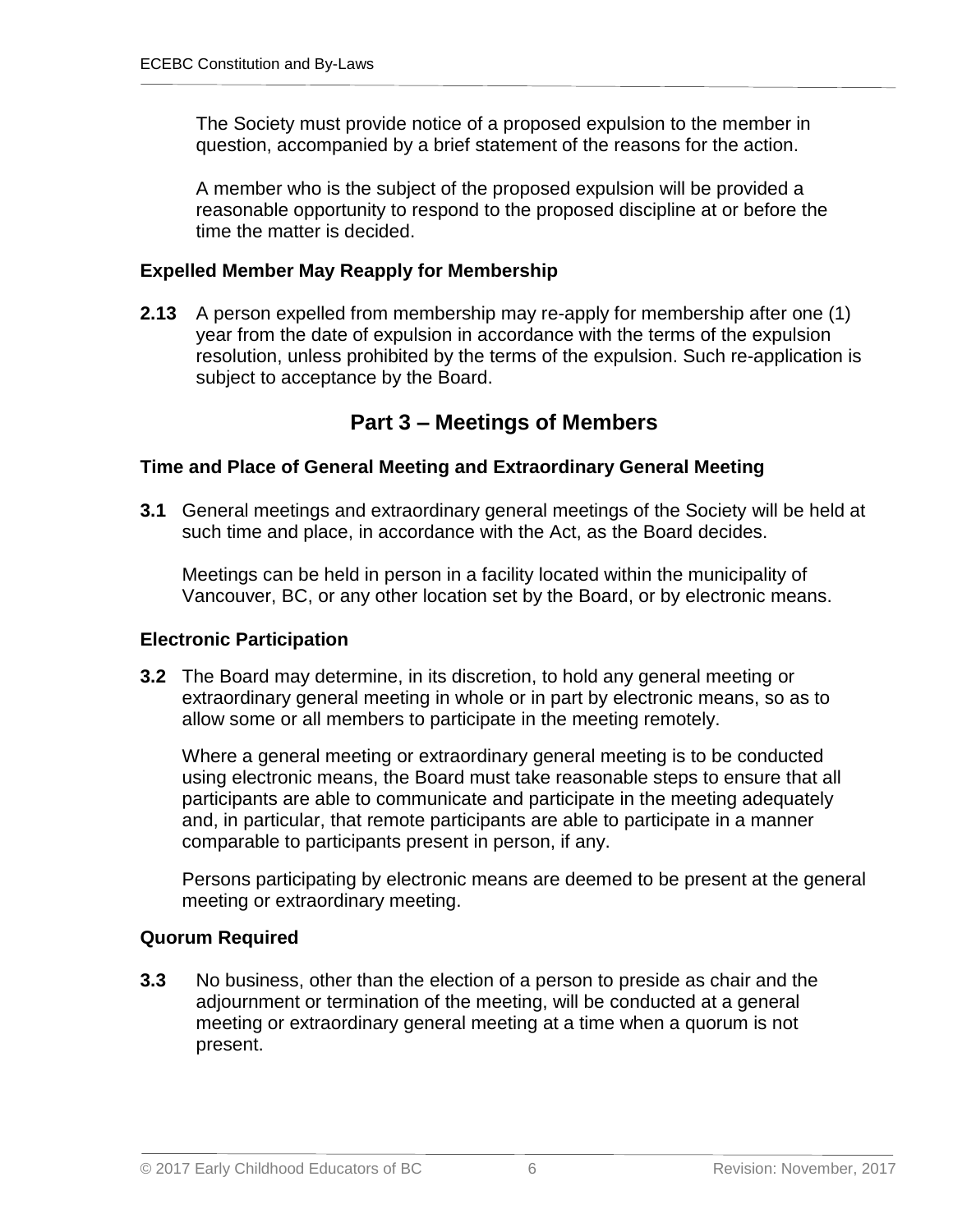# **Quorum For General Meetings**

**3.4** The quorum for the transaction of business at a general meeting or extraordinary general meeting is one fifth (1/5) of the voting members of the Society, or fifty 50 voting members of the Society, whichever is less.

#### **Lack of Quorum at Commencement of Meeting**

- **3.5** If, within ten (10) minutes from the time set for holding a general meeting or extraordinary general meeting, a quorum of voting members is not present,
	- a) In the case of a meeting convened on the requisition of members, the meeting is terminated, and
	- b) In any other case, the meeting stands adjourned to the same day in the next week, at the same time and place, and if, at the continuation of the adjourned meeting, a quorum is not present within ten (10) minutes from the time set for holding the continuation of the adjourned meeting, the voting members who are present constitute a quorum for that meeting.

#### **If Quorum Ceases to be Present**

**3.6** If, at any time during a general meeting or extraordinary general meeting, there ceases to be a quorum of voting members present, business then in progress must be suspended until there is a quorum present or until the meeting is adjourned or terminated.

# **Chair**

- **3.7** The following individuals are entitled to preside as the chair of a general meeting or extraordinary general meeting:
	- a) The Board Chair,
	- b) The Board Vice-Chair,
	- c) An individual, appointed by the Board to preside as the chair.

If the Board Chair, Board Vice-Chair or individual appointed is unable to preside as the chair, one of the other directors present at the meeting will preside as chair.

# **Alternate Chair**

**3.8** If there is no individual entitled under these By-Laws who is able to preside as the chair of a general meeting or extraordinary general meeting within ten (10) minutes from the time set for holding the meeting, the voting members who are present must elect an individual present at the meeting to preside as the chair.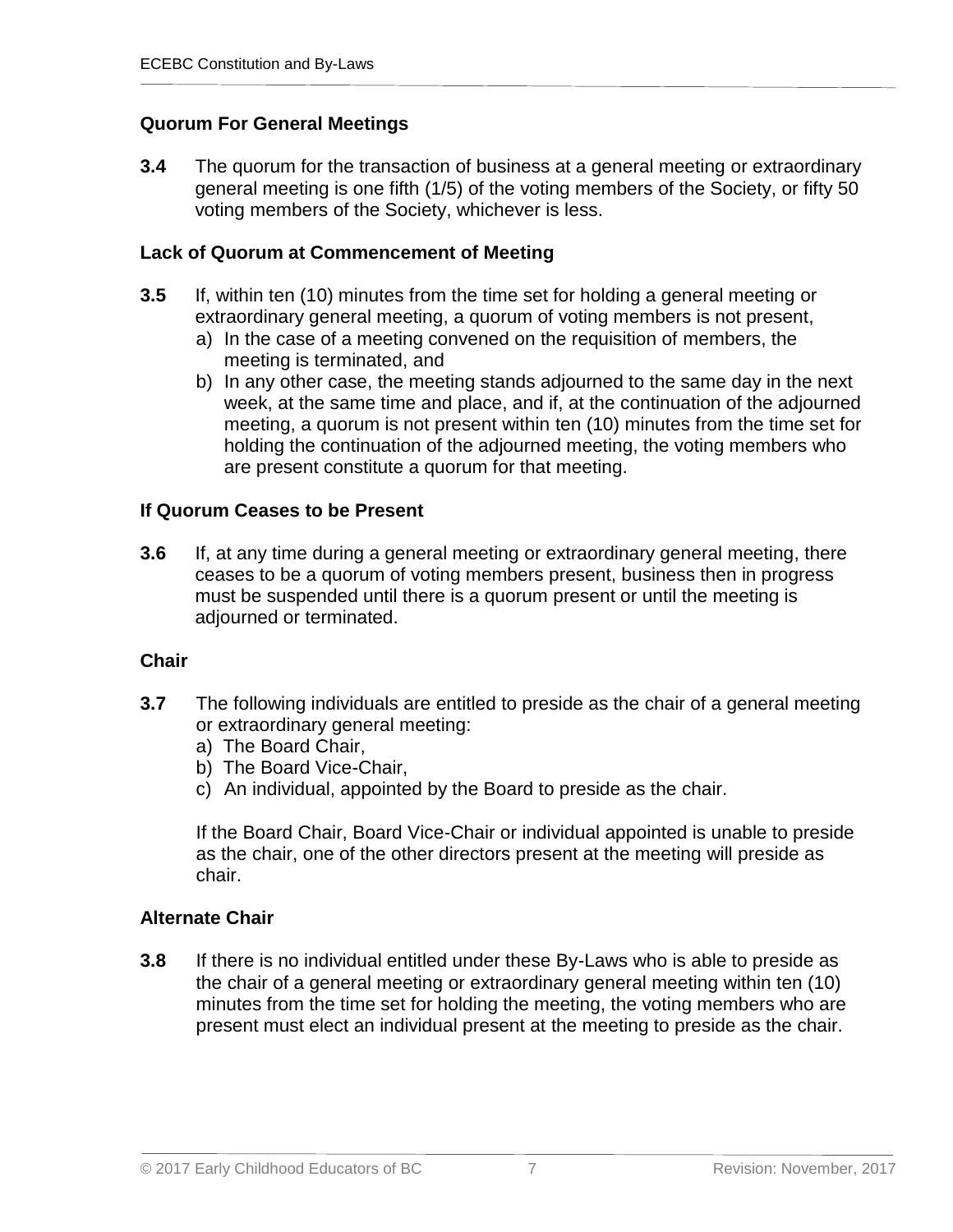# **Ordinary Business**

- **3.9** At a general meeting or extraordinary general meeting, any of the following business is ordinary business:
	- a) Approval of an agenda,
	- b) Approval of the minutes of the previous general meeting or extraordinary general meeting held since the previous general meeting or extraordinary general meeting,
	- c) Approval of an auditor, if any
	- d) Consideration of any financial statements of the Society or auditor presented to the meeting,
	- e) Consideration of the reports, if any, of the directors,
	- f) Consideration of any members' proposals submitted in accordance with the Act,
	- g) Election or appointment of directors, if appropriate, and
	- h) Business arising out of a report of the directors not requiring the passing of a special resolution.

The meeting may include other business as determined by the Board in its discretion.

# **Notice of Special Business**

**3.10** A notice of a general meeting or extraordinary general meeting must state the nature of any business, other than ordinary business, to be transacted at the meeting in sufficient detail to permit a member receiving the notice to form a reasoned judgment concerning that business.

# **Rules of Order at Meetings**

**3.11** Any person chairing a meeting of the members must govern according to the rules contained in the current edition of Robert's Rules of Order, except in situations where these By-Laws or any special rules of order adopted by the Society provide other rules, or where all present at the meeting agree to an alternate manner of conduct.

# **Adjournments by Chair**

**3.12** The chair of a general meeting or extraordinary general meeting may, or, if so directed by the voting members at the meeting, must, adjourn the meeting from time to time and from place to place, but no business may be transacted at the continuation of the adjourned meeting other than business left unfinished at the adjourned meeting.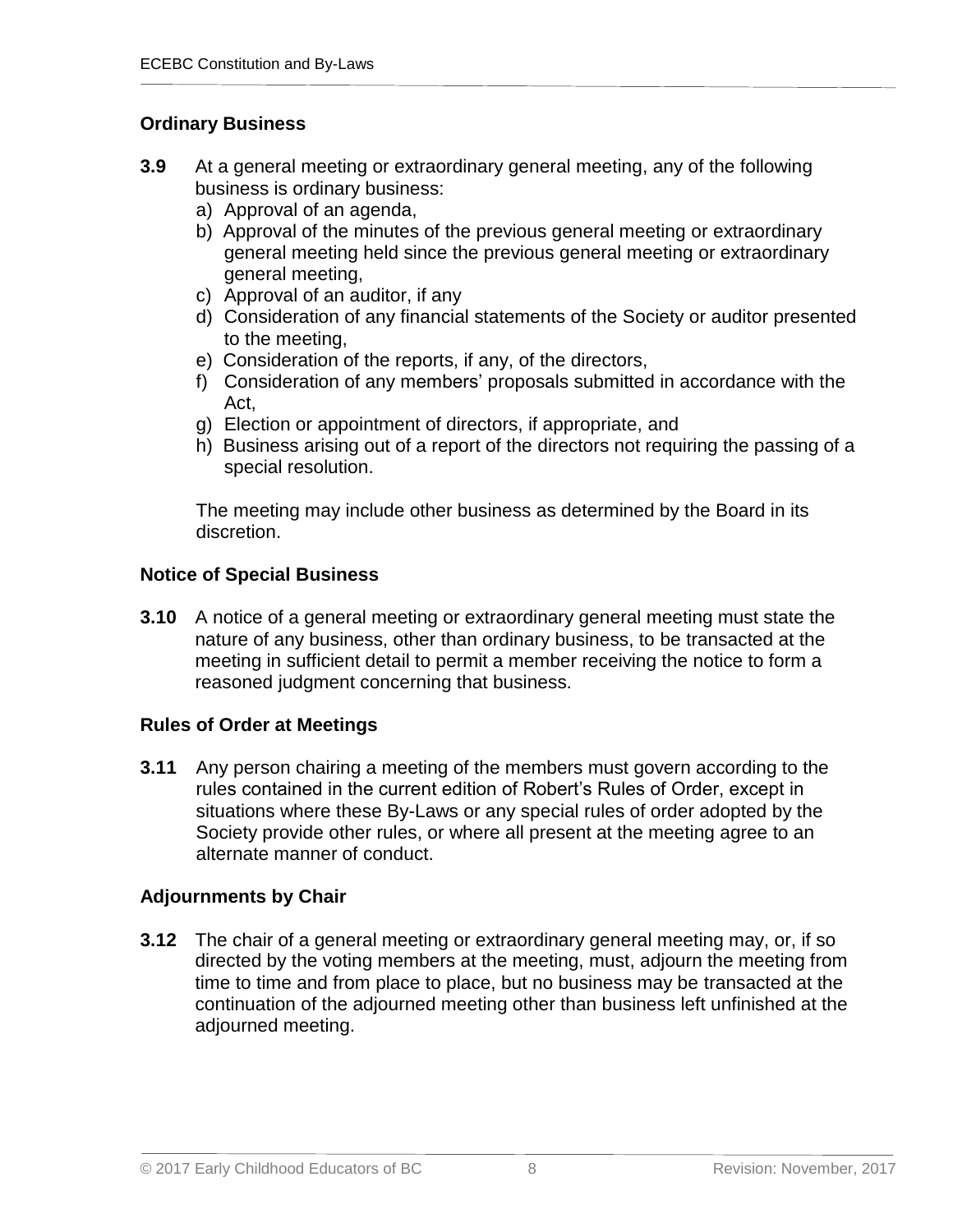# **Notice of Continuation of Adjourned Meeting**

**3.13** It is not necessary to give notice of a continuation of an adjourned general meeting or extraordinary general meeting or of the business to be transacted at a continuation of an adjourned meeting except that, when a meeting is adjourned for 30 days or more, notice of the continuation of the adjourned meeting must be given.

#### **Methods of Voting**

**3.14** At a general meeting or extraordinary general meeting, every voting member present can cast one (1) vote when question is called.

Voting must be by a show of hands, an oral vote or another method that adequately discloses the intention of the voting members, except that if, before or after such a vote, two (2) or more voting members request a secret ballot or a secret ballot is directed by the chair of the meeting, voting must be by a secret ballot.

The chair of a general meeting or extraordinary general meeting does not vote, except in the event of a tie, whereupon the chair will cast the deciding vote.

#### **Announcement of Result**

**3.15** The chair of a general meeting or extraordinary general meeting must announce the outcome of each vote and that outcome must be recorded in the minutes of the meeting.

# **Proxy Voting Not Permitted**

**3.16** Voting by proxy is not permitted.

# **Matters Decided by Ordinary Resolution**

**3.17** A matter to be decided at a general meeting or extraordinary general meeting must be decided by ordinary resolution unless the matter is required by the Act or these By-Laws to be decided by special resolution or by another resolution having a higher voting threshold than the threshold for an ordinary resolution.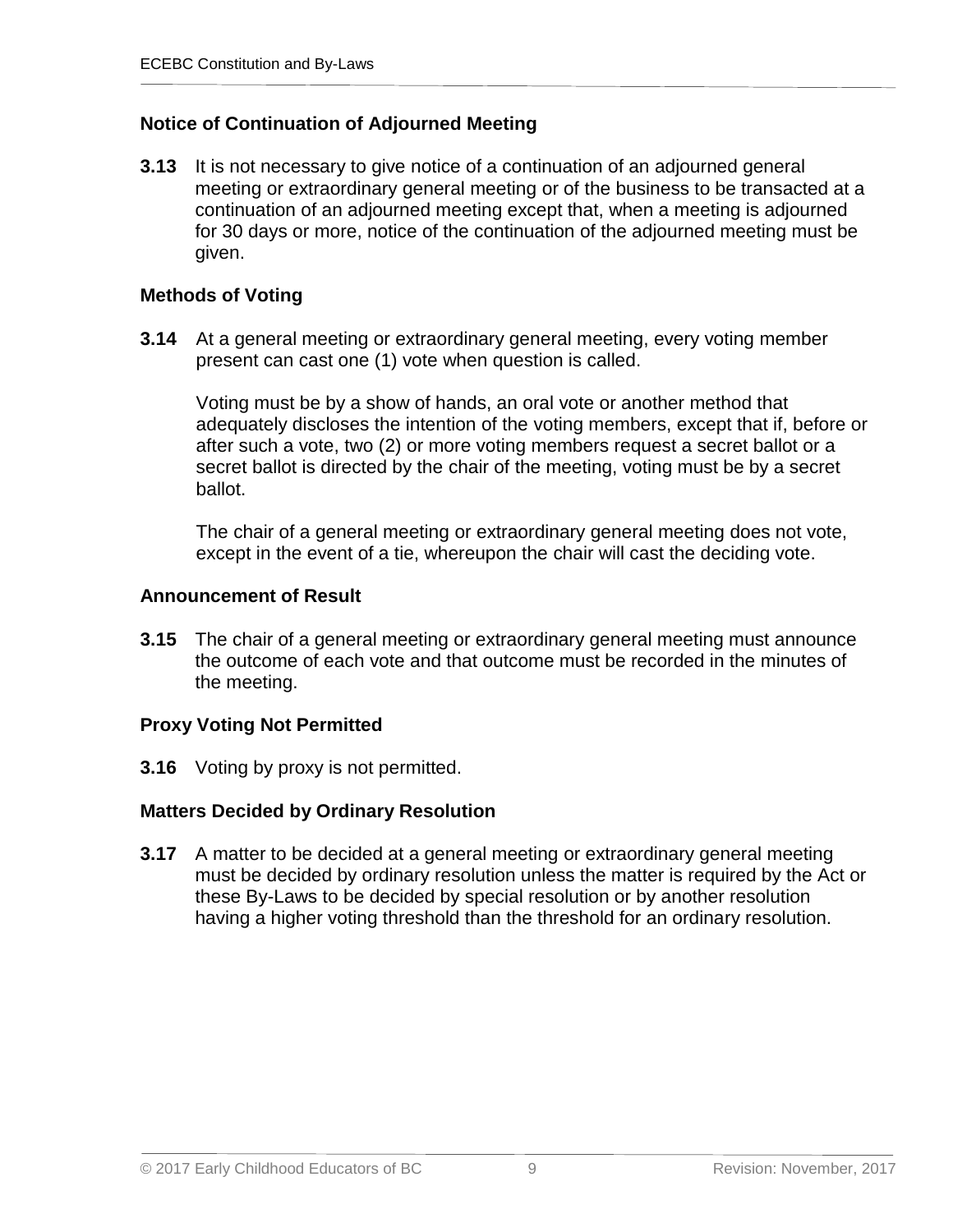# **Part 4 – Branches**

# **Branches**

**4.1** A Branch is defined as a group of voting members in good standing who maintain a physical location, or a virtual location (online), in the name of the ECEBC as an extension of the provincial body. It is not a separate legally entity. It is a representation of the ECEBC in a defined location – geographic region, municipality or community, or virtual community (online) - in the province of BC.

# **Only the Society May Create Branches**

**4.2** Only the Society can create a Branch.

The Society may create Branches by:

- a) An action enacted by the Board, or
- b) Board approval of an application from a group of voting members in good standing in a geographic location or virtual community (see 4.1).

The creation of Branches is described by the Board in policy.

# **Transition of Existing Branches**

**4.3** On the date these By-Laws come into force each Branch that is a registered Branch and that is eligible to exist as a Branch will continue to be a Branch.

Continuing Branches must agree to uphold the purposes and obligations of a Branch (see 4.4).

# **Branches Have Purposes, Rights and Obligations**

**4.4** The purposes, rights and obligations of a Branch are described by the Board in policy (see Branch Kit).

# **Branch Dissolution**

**4.5** A Branch may be dissolved and its financial assets, if any exist, will be managed by the provincial body as described by the Board in policy.

# **Part 5 – Board**

# **Board of Directors**

**5.1** Pursuant to the Act, the Society has a Board of Directors (Board) which has the authority and responsibility to manage, or supervise the management of, the property and the affairs of the Society.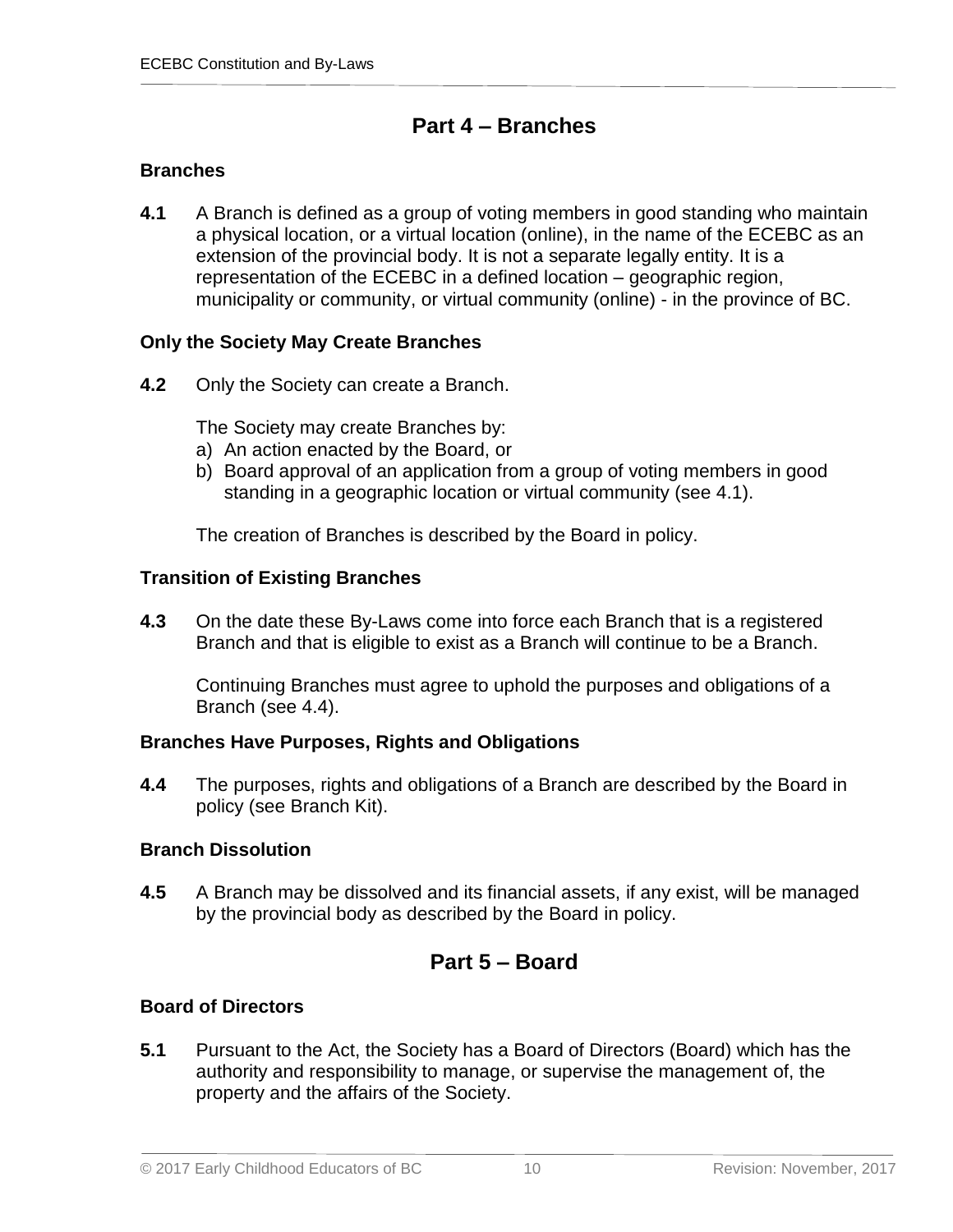# **Board Composition**

**5.2** The Board must have no fewer than three (3) and no more than nine (9) directors.

The composition of the Board shall always include the Executive Director (ED), per Part 8, but the minimum/total number of directors does not include the ED.

The total number of directors shall be determined from time to time by the directors at a meeting of the Board.

The Board may at its discretion appoint ex-officio, non-voting, individuals to be members of the Board.

All directors, save and except the ED, must be members of the Society.

The ED does not vote.

#### **Election or Appointment of Board**

**5.3** The voting members of the Society must elect or appoint the Board at an annual general meeting as described in these By-Laws.

#### **Election by Acclamation**

**5.4** In elections where the number of eligible nominees at the close of the nomination period is equal to or less than the number of positions for directors that will become vacant at the close of the next annual general meeting in which an election will be held, then the eligible nominees are deemed to be elected by acclamation and no vote will be required

#### **Term of Office**

**5.5** The term of office of directors will normally be two (2) years. However, the Board may by Board resolution determine that some or all vacant directors' positions will have a term of less than two (2) years, the length of such term to be determined by the directors in their discretion.

For purposes of calculating the duration of a director's term of office, the term will be deemed to commence at the close of the annual general meeting at which such director was elected.

Directors may:

- Not serve for more than two (2) consecutive terms of office.
- Be eligible for a third  $(3<sup>rd</sup>)$  term of office, under extenuating circumstances, upon unanimous consent of the Board.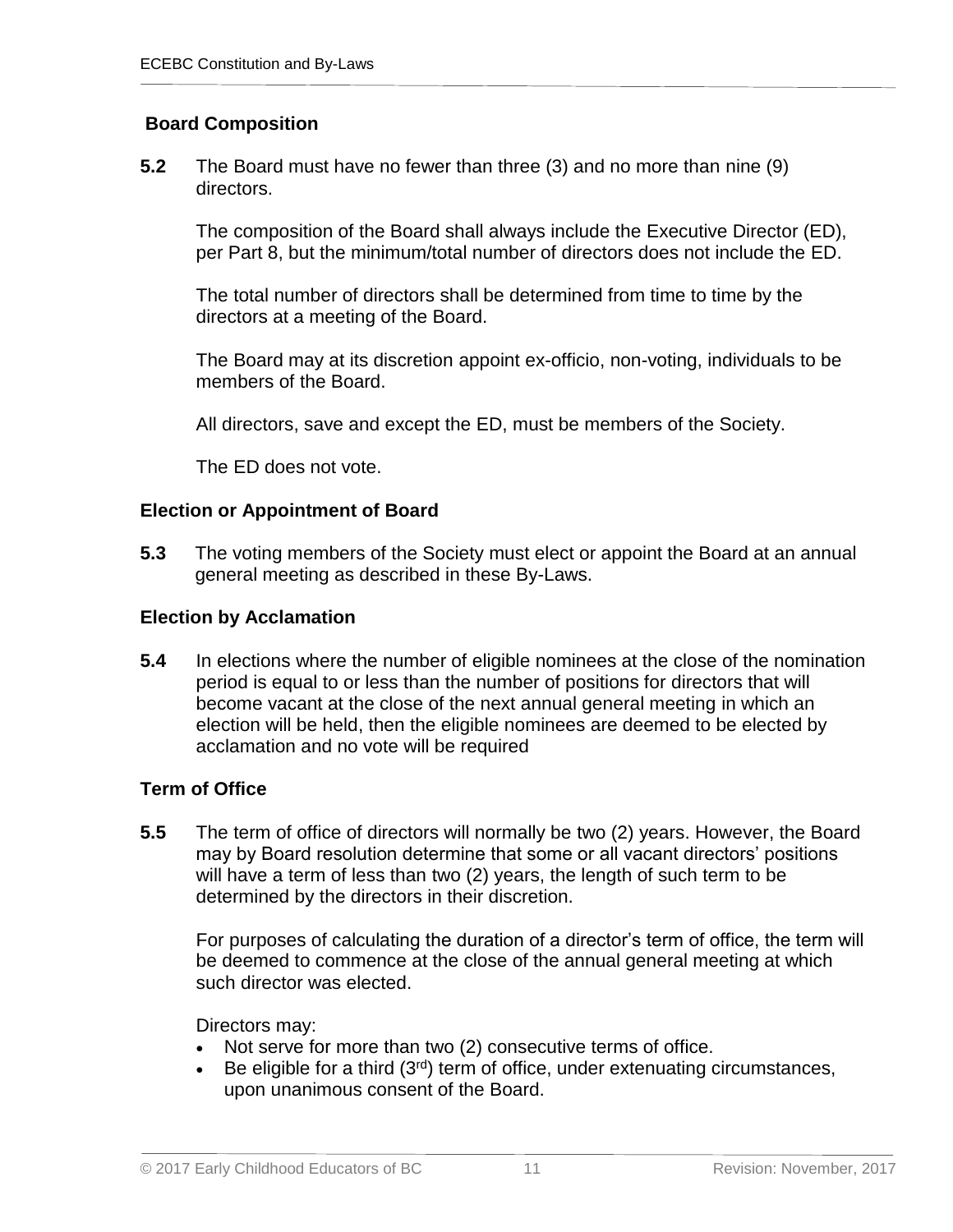# **Board May Fill Casual Vacancy**

**5.6** The Board may, at any time, appoint a member as a director to fill a vacancy that arises on the Board as a result of the resignation, death or incapacity of a director during the director's term of office.

#### **Term of Appointment of Director Filling Casual Vacancy**

**5.7** A director appointed by the Board to fill a vacancy ceases to be a director at the end of the unexpired portion of the term of office of the individual whose departure from office created the vacancy.

The time served is not included as part of a term if an appointed director is elected to the Board.

#### **Removal of a Director**

- **5.8** A director may be removed before the expiration of his or her term of office by: a) Special resolution; or
	-
	- b) Board resolution.

If by special resolution of the members, the Board may elect a replacement director by ordinary resolution to serve for the balance of the removed director's term of office.

If by Board resolution, the director proposed for removal has a conflict of interest and may not vote on the Board resolution, but is entitled to not less than seven (7) days advance notice in writing of the proposed Board resolution and to address the Board prior to the vote on the resolution.

#### **Remuneration of Directors and Officers**

**5.9** The directors shall serve as directors and officers without remuneration, save and except the Executive Director, and no director shall directly or indirectly receive any profit from a position as a director or officer.

However a director may be paid:

- a) Reimbursement for reasonable expenses incurred in the performance of duties, and/or
- b) For the provision of services to the Society as described in an agreement, provided such services do not involve matters concerning the Board.

The terms of an agreement and payment thereof is described by the Board in policy.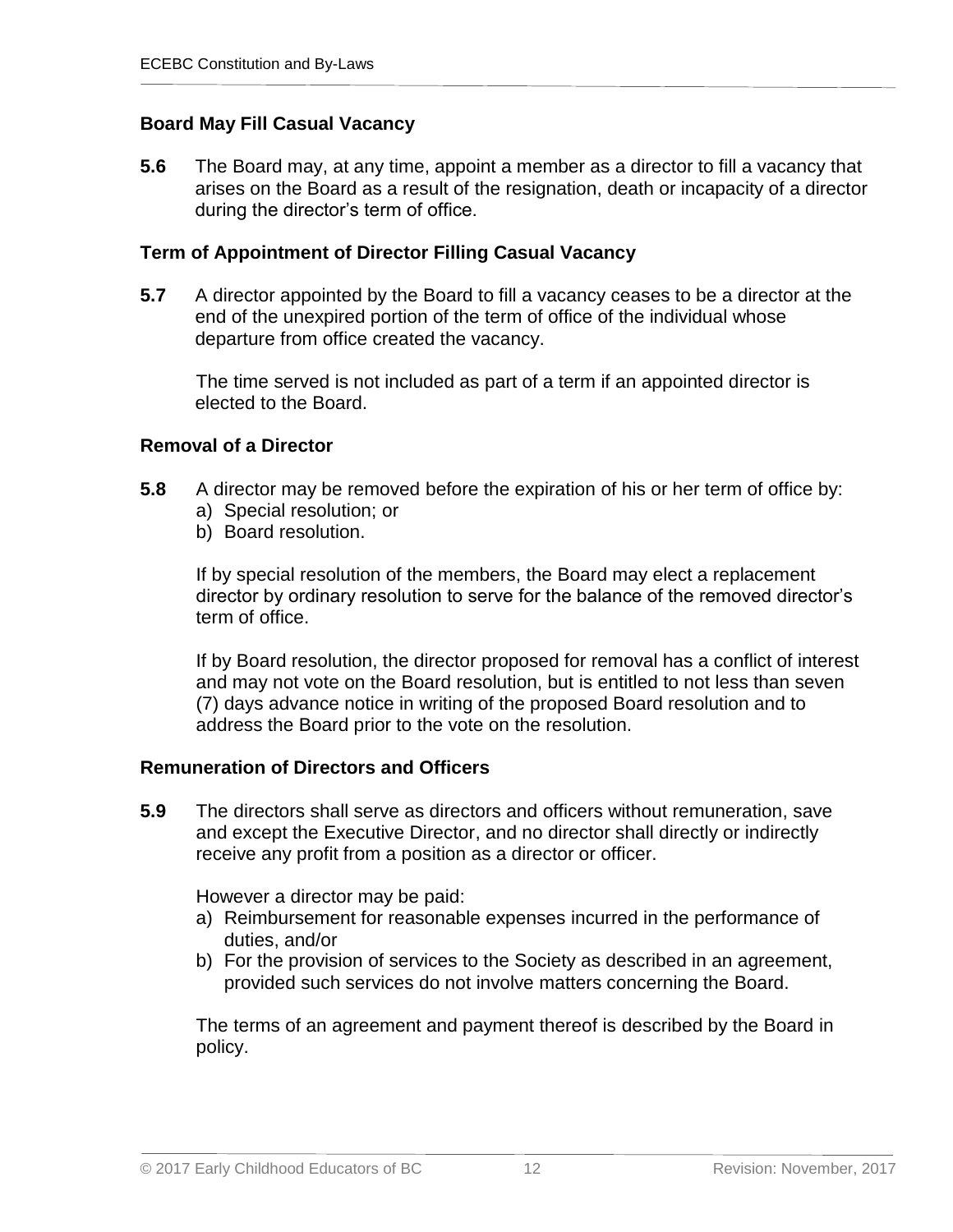#### **Powers and Responsibilities of the Board**

- **5.10** The Board, or the Executive Director (ED) (see 5.11 and Part 8), may exercise all such powers and do all such acts and things as the Society may exercise and do, and which are not by these By-Laws or by statute or otherwise lawfully directed or required to be exercised or done by the members in a general meeting or extraordinary general meeting, but nevertheless subject to the provisions of:
	- All laws affecting the Society, and
	- The Society's Constitution and By-Laws.

Without limiting the generality of the foregoing, the Board, or ED, has the power to make expenditures, including grants, gifts and loans, whether or not secured or interest-bearing, in furtherance of the purposes of the Society. The Board, or ED, will also have the power to enter into trust arrangements or contracts on behalf of the Society in furtherance of the purposes of the Society.

#### **Delegation of Administrative Authority to the Executive Director**

**5.11** The Board may delegate to the Executive Director (see Part 8) administration of the affairs of the Society in all things and make or cause to be made for the Society, in its name, any contract which the Society may lawfully enter into and, save as hereinafter provided, may exercise all such other powers and do all such other acts and things as the Society is by its Constitution or these By-Laws authorized to exercise and do.

#### **Policies and Procedures**

**5.12** The Board may establish such rules, regulations, policies or procedures relating to the affairs of the Society as it deems expedient, provided that no rule, regulation, policy or procedure is valid to the extent that it is inconsistent with the Act or the Society's Constitution or By-Laws.

These rules, regulations, policies and procedures are used by the Executive Director (ED) to direct the development of programs to be implemented. Policies are also used by the ED to develop annual plans by which the Society can operate and are the point of reference to address all marketing and communications efforts by both the Board and ED.

# **Part 6 – Directors and Officers**

#### **Officers of the Board**

- **6.1** The officers of the Board are the:
	- a) Board Chair,
	- b) Board Vice-Chair, and
	- c) Executive Director (see Part 8),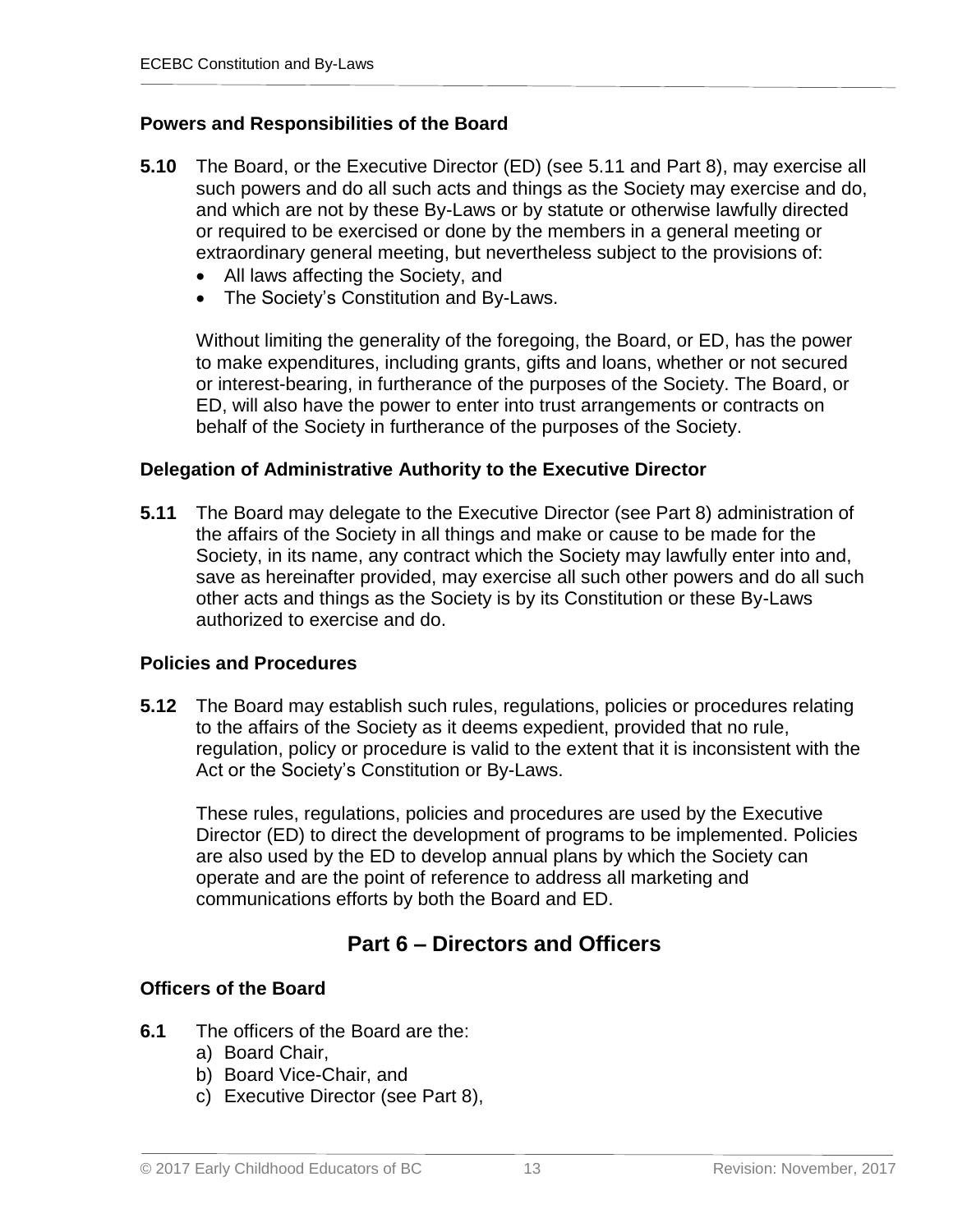together with such other officers, if any, as the Board, in its discretion, may create.

The Board may, by Board resolution, create and remove such other officers of the Board as it deems necessary and determine the duties and responsibilities of all officers.

# **Signing Officers**

**6.2** The Board will, from time to time by Board resolution, appoint signing officers who shall be authorized to sign cheques and all banking documents on behalf of the Society.

#### **Election and Term of Officers**

**6.3** At each meeting of the Board immediately following an annual general meeting in which an election was held, the Board will elect each officer, save and except the Executive Director.

#### **Removal of Officers**

**6.4** A director may be removed as an officer by Board resolution.

#### **Replacement**

**6.5** Should an officer for any reason be unable to complete his or her term, the Board will remove such officer from his or her office and will elect a replacement without delay.

#### **Duties of Board Chair**

- **6.6** The role of the Board Chair is to ensure that the Board is focused on its governance role, and:
	- a) Leads the Board in their deliberations,
	- b) Facilitates decision-making, and
	- c) Presides as the chair at all meetings of the Board and of the Society.

The Board Chair may speak on behalf of the Society or the Board as authorized by the Board from time to time using Board policies and position statements, if any, as reference and in conjunction with the Executive Director.

The Board Chair will have such other duties as may be established by the Board in policy.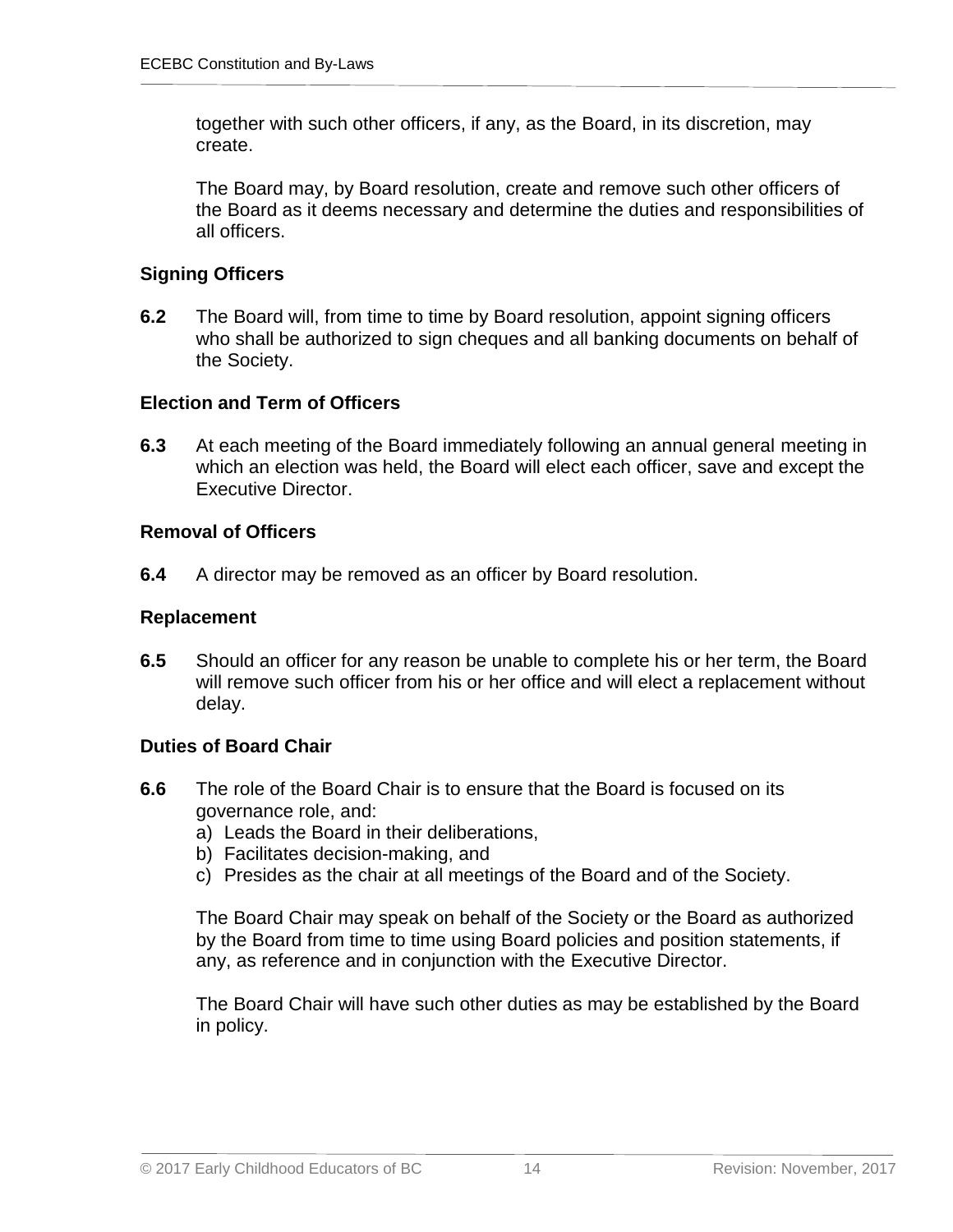#### **Duties of Board Vice-Chair**

**6.7** The Board Vice-Chair will assist the Board Chair in the performance of his or her duties and will, in the absence of the Board Chair, perform those duties.

The Board Vice-Chair will have such other duties as may be established by the Board in policy.

#### **Indemnification of Directors and Eligible Parties**

- **6.8** To the extent required by the Act, each director and eligible party (as defined by the Act) will be indemnified by the Society against all costs, charges and expenses, including legal and other fees, actually and reasonably incurred in connection with any legal proceeding or investigative action, whether current, threatened, pending or completed, to which that person by reason of his or her holding or having held authority within the Society is or may be:
	- a) Joined as a party to such legal proceeding or investigative action, or
	- b) Liable for or in respect of a judgment, penalty or fine awarded or imposed in, or an amount paid in settlement of, such legal proceeding or investigative action.

#### **Purchase of Insurance**

**6.9** The Society may purchase and maintain insurance for the benefit of any or all directors, officers, employees or agents against personal liability incurred by any such person as a director, officer, employee or agent.

# **Part 7 – Board Meetings**

#### **Board Meetings**

**7.1** Meetings of the Board may be held at any time and place determined by the Board.

Meetings may include regular meetings and ad hoc meetings, as determined by the Board.

A Board meeting may be called by the Board Chair or by request of any two (2) or more directors.

The Board may decide to hold regularly scheduled meetings to take place at dates and times set in advance by the Board. Once the schedule for regular meetings is determined and notice given to all directors, no further notice of those meetings is required to be provided to a director unless:

a) That director was not in office at the time notice of regular meetings was provided, or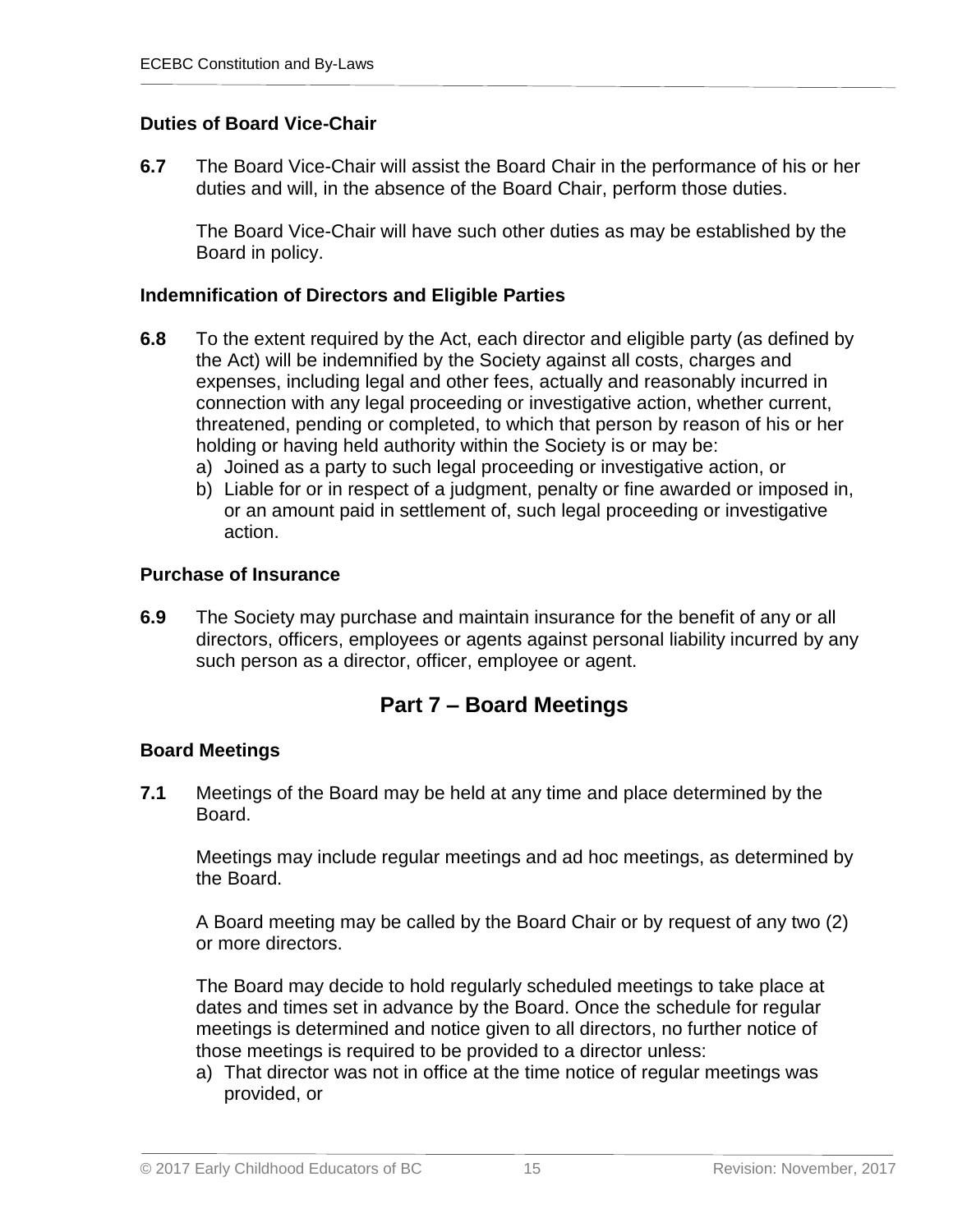b) The date, time or place of a regular meeting has been altered.

# **Participation by Electronic Means**

**7.2** The Board may determine, in its discretion, to hold any meeting of the Board in whole or in part by electronic means, so as to allow some or all parties to participate in the meeting remotely and/or to conduct business that is time sensitive.

Where a meeting of the Board is conducted by electronic means, the Board must take reasonable steps to ensure that all participants are able to communicate and participate in the meeting adequately and, in particular, that remote participants are able to participate in a manner comparable to participants present in person, if any.

Persons participating by electronic means are deemed to be present at the meeting.

#### **Quorum of Directors**

**7.3** The quorum for the transaction of business at a Board meeting is a majority of the voting directors.

# **Proceedings Valid Despite Omission to Give Notice**

**7.4** The accidental omission to give notice of a Board meeting to a director, or the non-receipt of a notice by a director, does not invalidate proceedings at the meeting.

# **Conduct of Board Meetings**

**7.5** The Board will regulate their meetings, conduct and proceedings in policy.

# **Director Conflict of Interest**

- **7.6** Per the Act, a director who has a direct or indirect material interest in a contract or transaction (whether existing or proposed) with the Society, or a matter for consideration by the directors will:
	- a) Be counted in the quorum at a meeting of the Board at which the contract, transaction or matter is considered,
	- b) Disclose fully and promptly the nature and extent of his or her interest in the contract, transaction or matter,
	- c) Absent himself or herself from the meeting or portion thereof, at which the contract, transaction or matter is discussed, unless requested by the Board to remain to provide relevant information, and
	- d) In that case, refrain from any action intended to influence the discussion or vote.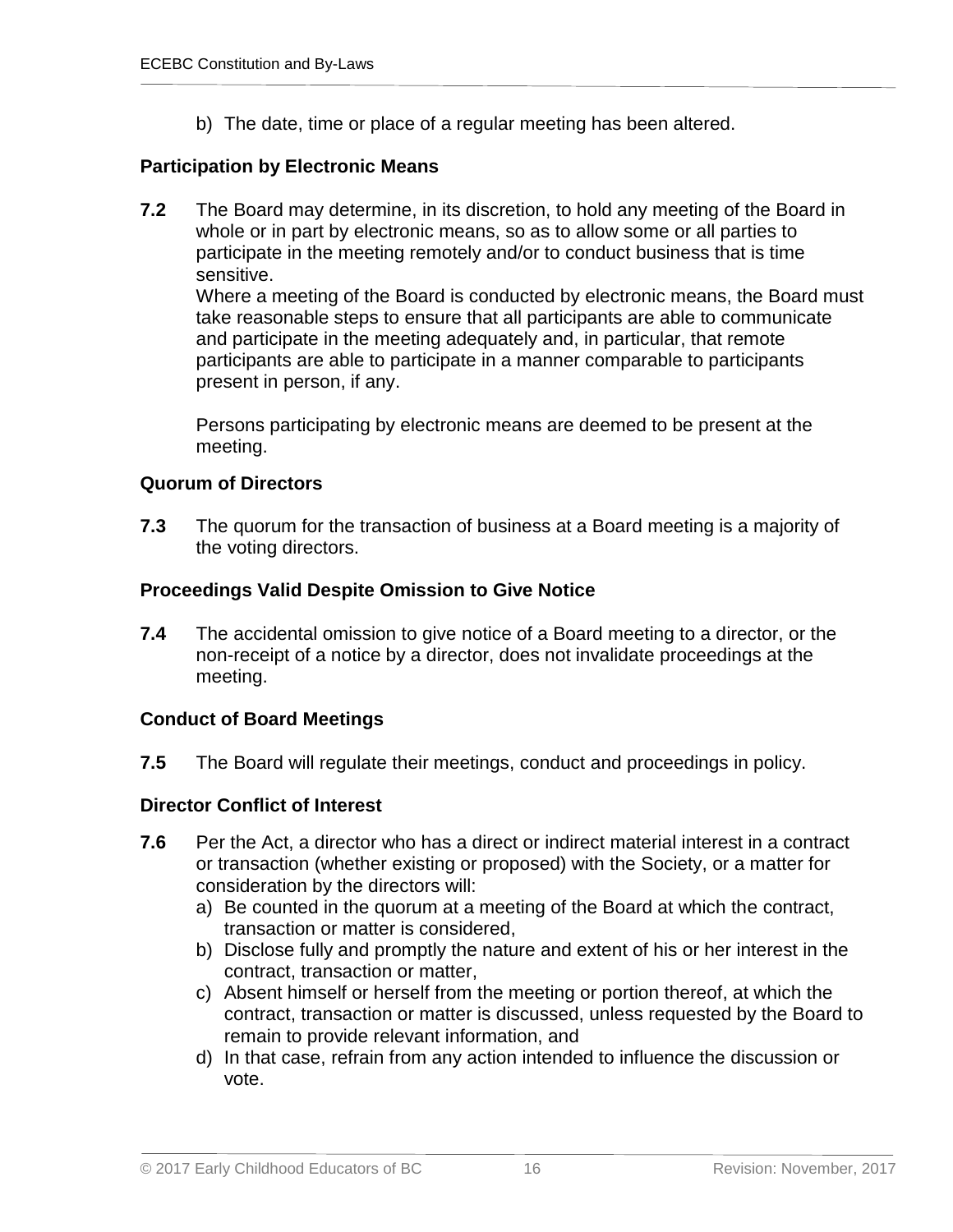The Board will establish policies further describing governing conflicts of interest of directors and others, provided that such policies do not contradict the Act or these By-Laws.

#### **Voting**

**7.7** A resolution proposed at a meeting of directors or committee of directors need not be seconded, and the Board Chair may move or propose a resolution. Each director is entitled to one (1) vote on all matters at a meeting of the Board. No other person is entitled to a vote at a meeting of the Board.

No director may vote on behalf of another director.

The Board Chair does not vote, except in the event of a tie, whereupon the Board Chair will cast the deciding vote.

Votes on Board resolutions may be conducted via any means including but not limited to a show of hands or any electronic means.

#### **Minutes of Meetings**

**7.8** The Executive Director (ED), or such other person designated by the Board or the ED, will ensure that minutes are taken for all meetings of the Board.

# **Part 8 - Executive Director**

# **Executive Director**

**8.1** The Board will hire an Executive Director (ED) as the only Society employee who is the sole delegate of the Board's management authority – the only Society employee who is accountable to the Board and with whom the Board has a direct relationship.

Per section 5.2, the ED is an ex-officio Board member and usually participates fully in Board meetings, but does not vote.

# **Delegation of Authority to Executive Director**

**8.2** The Board will delegate by policy, authority to the ED to assume operation and administration of the affairs of the Society (see 5.11) in all things and make or cause to be made for the Society and exercise all such other powers and do all such other acts and things as the Society is by its Constitution or these By-Laws authorized to exercise and do.

The ED is accountable and reports to the Board as a whole.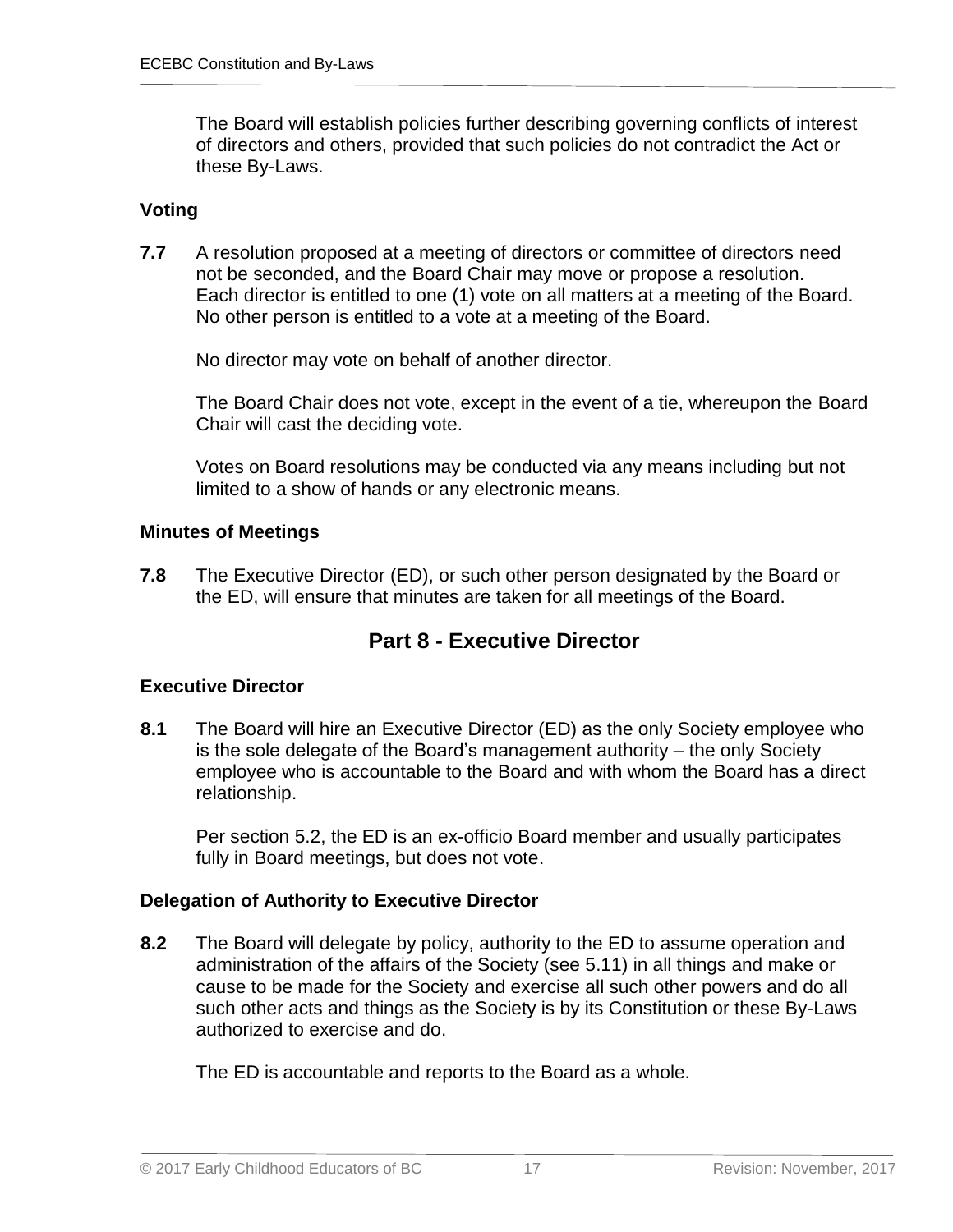#### **Role**

**8.3** The Executive Director (ED) is responsible for the administration, management, and operation of the Society, ensuring that it achieves the goals set for it by the Board in its policies.

The ED may delegate authority to staff, contractors and volunteers for specific responsibilities, but ultimately remains accountable for their actions. The ED supports the Board in fulfilling its governance responsibilities, provides advice, implements and reports on Board directions, ensuring that operations are consistent with the Society's Constitution, By-Laws and Board policies.

#### **Key Responsibilities**

**8.4** The Executive Director will have a specific job description, role, duties and responsibilities defined in a Position Description established by the Board in policy.

#### **Terms of Employment**

**8.5** Terms of employment for the Executive Director (ED) are established by the Board in policy.

Without limiting the generality of the foregoing:

- a) Remuneration for the ED shall be set by the Board by resolution.
- b) The specific job description, role, duties and responsibilities of the ED are defined in an Employment Agreement as determined by Board resolution from time to time.

# **Appointment of Agents and Employees**

**8.6** The Executive Director (ED), or in the absence of an ED, the Board, may appoint such agents and engage such employees as it shall deem necessary from time to time and such persons shall have such authority and shall perform such duties as shall be prescribed in an Employment Agreement at the time of such appointment.

# **Remuneration for Employees, Agents and Contractors**

**8.7** Remuneration for all employees, agents and contractors shall be fixed by the Executive Director (ED), or in the absence of an ED, the Board, by employment agreement or contract.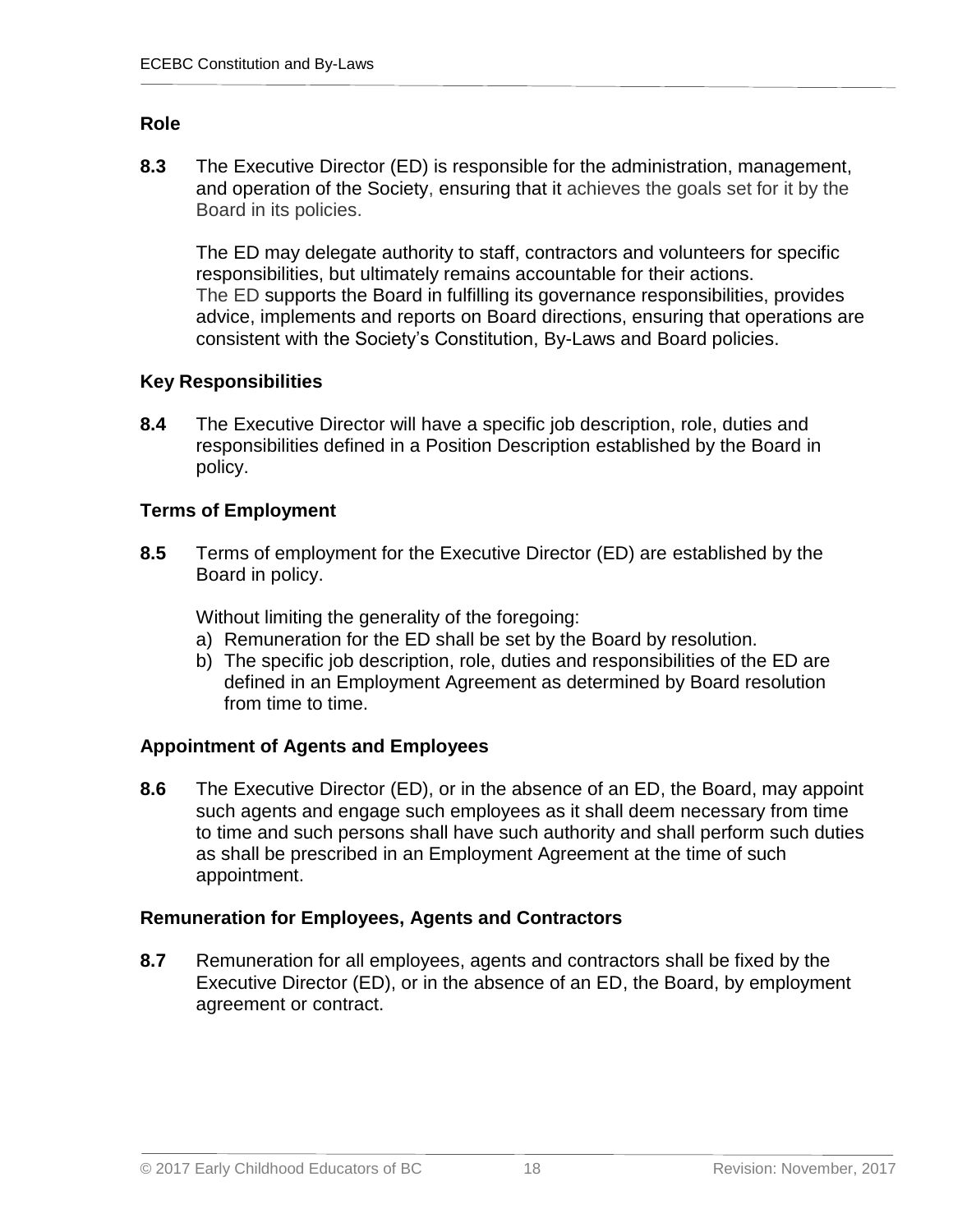# **Part 9 – Committees and Other Entities**

#### **Creation and Authorization of Committees and Other Entities**

**9.1** The Board may create such committees and other entities including but not limited to working groups, ad hoc groups and task forces as may from time to time be required.

The Board may delegate any, but not all, of its powers to committees or other entities which may be in whole or in part composed of directors as it thinks fit.

Without limiting the generality of the foregoing, any such committee or other entity will limit its activities to the purpose or purposes for which it is authorized and will have no powers except those specifically conferred in terms of reference by a Board resolution and described in policy.

#### **Terms of Reference**

- **9.2** In the event the Board decides to create a committee or other entity, it will establish terms of reference for such committee or other entity. Such terms of reference will include, but are not limited to, the:
	- a) Powers delegated to it
	- b) Period of existence
	- c) Composition and criteria for selection
	- d) Rules of operation, and
	- e) Reporting directions.

Without limiting the generality of the foregoing, unless specifically designated as a standing committee, any other entity created by the Board must be created for a specified time period only and will be automatically be dissolved upon the earlier of the completion of the:

- a) Specified time period, or
- b) Task for which it was created.

# **Dissolution of Committee or Other Entity**

**9.3** The Board may dissolve any committee or other entity by Board resolution.

# **Part 10 – Financial Matters and Reporting**

#### **Fiscal Year**

**10.1** The fiscal year of the Society will be determined by the Board from time to time.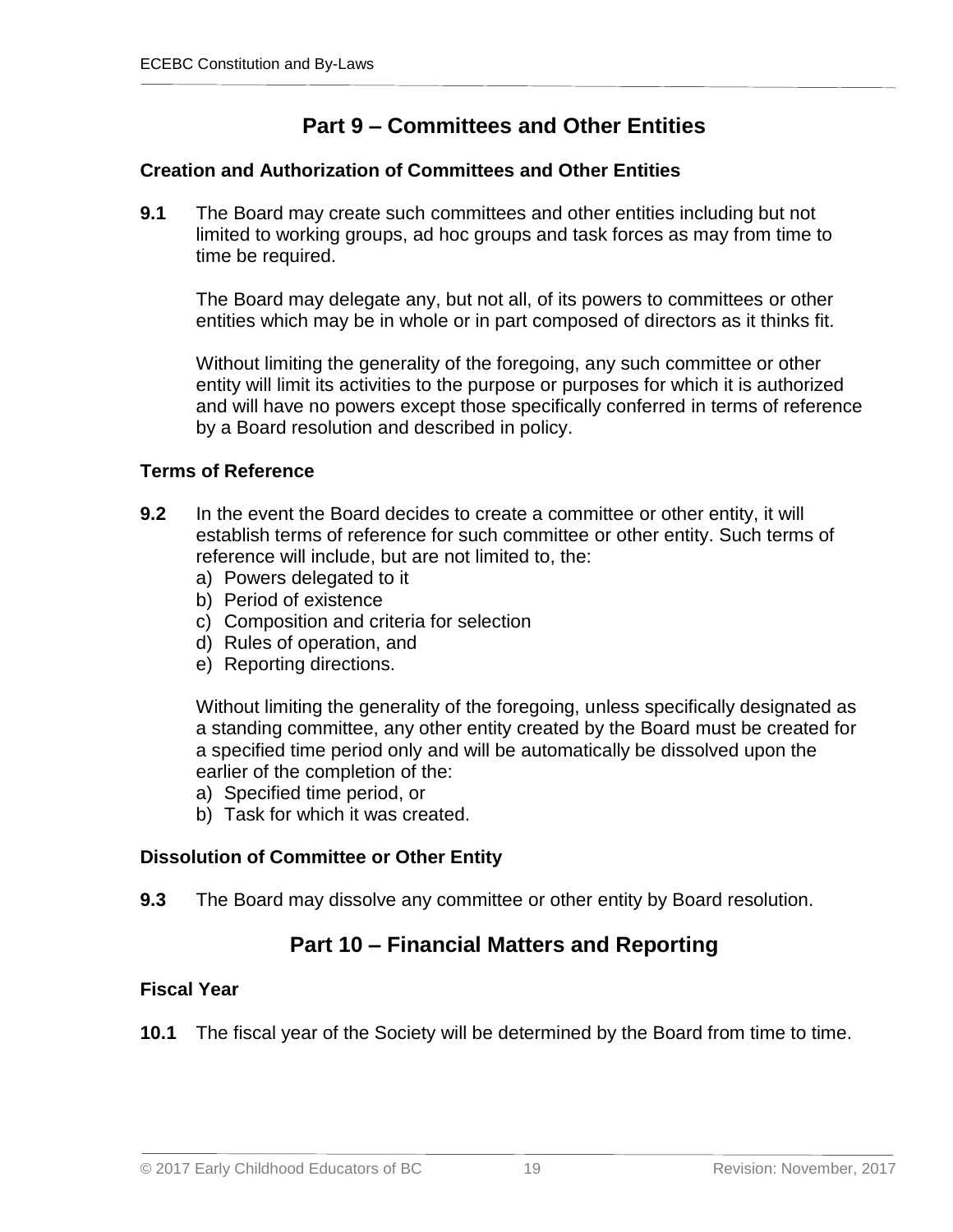# **Accounting Records**

**10.2** The Society will maintain such financial and accounting records and books of account as are required by the Act and applicable laws.

#### **Borrowing Powers**

**10.3** The use of the funds of the Society is subject to the discretion of the Board, according to the By-Laws of the Society.

To carry out the purposes of the Society, the Executive Director (ED), or in the absence of an ED, the Board, may, on behalf of and in the name of the Society, raise or secure the payment or repayment of money in any manner it decides, including the granting of guarantees, and in particular, but without limiting the foregoing, by the issue of debentures or the granting of mortgages.

The members may by ordinary resolution restrict the borrowing powers of the Board.

#### **Appointment of Auditor**

**10.4** The Board shall determine if and when an auditor shall be appointed and nominate the firm and/or organization to carry out auditing duties.

When this occurs, the auditor will audit the accounts and annual financial statements of the Society for report to the members at the next annual general meeting.

The auditor shall hold office until the next annual general meeting provided that the Board may fill any casual vacancy in the office of the auditor.

The remuneration of the auditor shall be set by the Board.

# **Part 11 – Dissolution of the Society**

# **Dissolution of the Society**

- **11.1** In the event of the need to dissolve the Society a special committee will be formed by the Board to bring about an orderly dissolution of the Society.
- **11.2** Upon winding up or dissolution of the Society, the assets which remain after the payment of all costs, charges, and expenses which are properly incurred in the winding up shall be distributed to a charitable organization or organizations in British Columbia having a similar charitable purpose. *This clause was previously unalterable*.